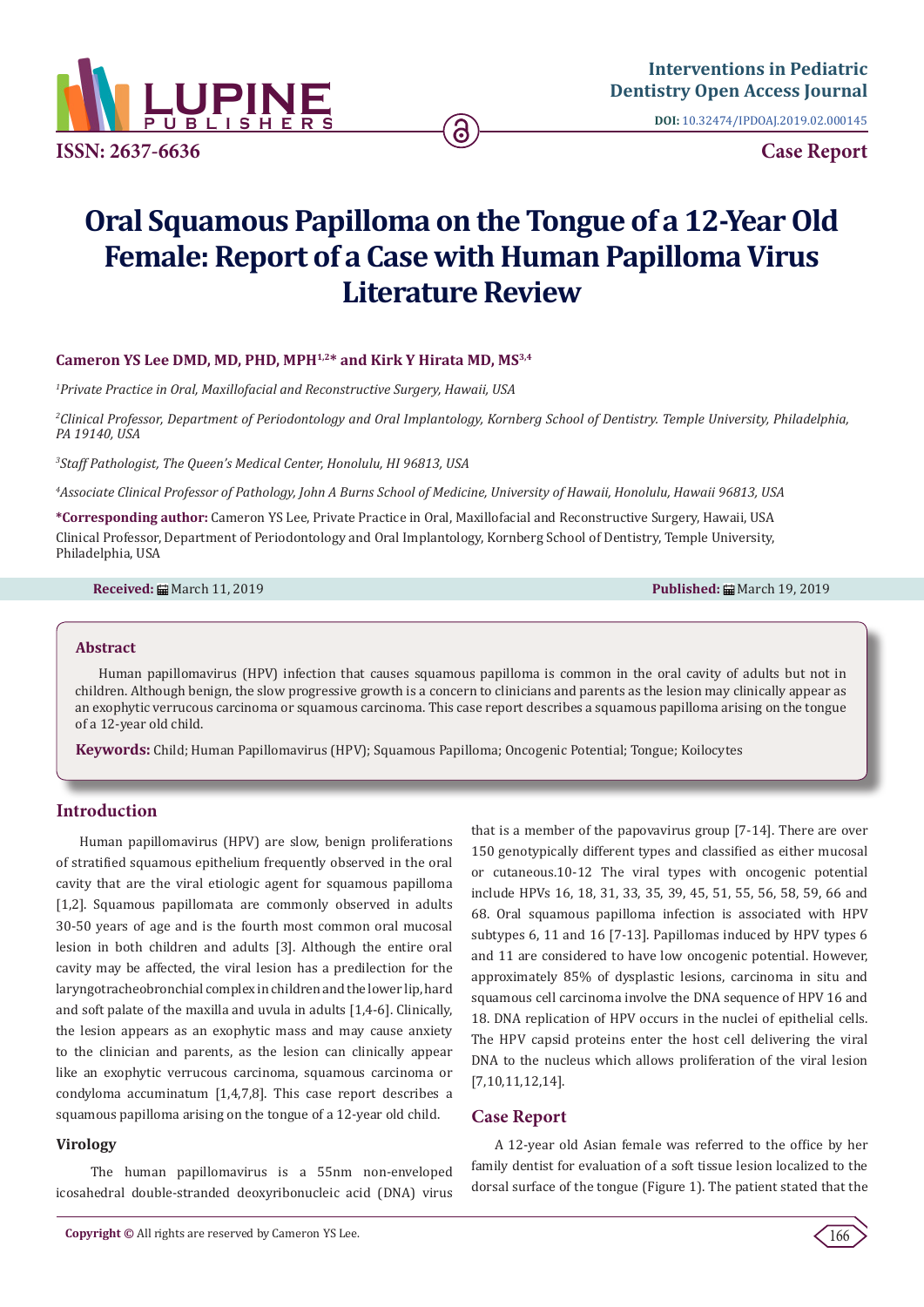lesion has been present for at least six months. Her past medical history was unremarkable. She was not taking any medications and denied any allergy to medications. The patient also denies being sexually active. Sexual abuse was also ruled-out. Head and neck examination were negative for palpable neck masses and lymphadenopathy. Oral examination of the dorsal surface of the tongue revealed a pink-white colored exophytic lesion that was freely movable. The surface texture had a pebbly appearance that resembled, "cauliflower". The remaining oral examination was unremarkable. Examination of the upper and lower extremities was negative for any soft tissue lesions resembling HPV. Based on the clinical appearance of the lesion, the differential diagnosis included squamous papilloma, verruciform xanthoma, papillary hyperplasia and condyloma accuminatum of the tongue. The father and patient were informed of the clinical findings and excisional biopsy (Figure 2) for a definitive microscopic diagnosis under local anesthesia was recommended.



**Figure 1:** Clinical photograph of squamous papilloma on left dorsal surface of the tongue in 12-year old Asian child.



**Figure 2:** Excised squamous papilloma specimen from dorsal surface of tongue of 12-year old Asian patient.

## **Histopathology**

 Excisional biopsy was completed under local anesthesia with 1.0mm margins of normal tissue and to the depth of the tongue musculature. The lesion was stained with hematoxylin and eosin for histopathological diagnosis. Histological examination demonstrated long, thin papillary projections of parakeratinized stratified squamous epithelium (Figure 3a). Localized areas of basilar hyperplasia with koilocytes were observed (Figure 3b). The histological findings were consistent with squamous papilloma.



**Figure 3(a):** Histopathology demonstrating proliferation of hyper keratinized stratified squamous epithelium finger-like projections with thin fibrovascular connective tissue core (Hematoxylin and eosin stain. Original magnification x 40).



Figure 3(b): Presence of koilocytes (arrows) in the spinous layer of the epithelium that are characteristic histopathologic findings of oral squamous papilloma (Hematoxylin and eosin stain, x 200).

## **Discussion**

 In children, viral transmission remains controversial. HPV transmission may occur by any number of different mechanisms,

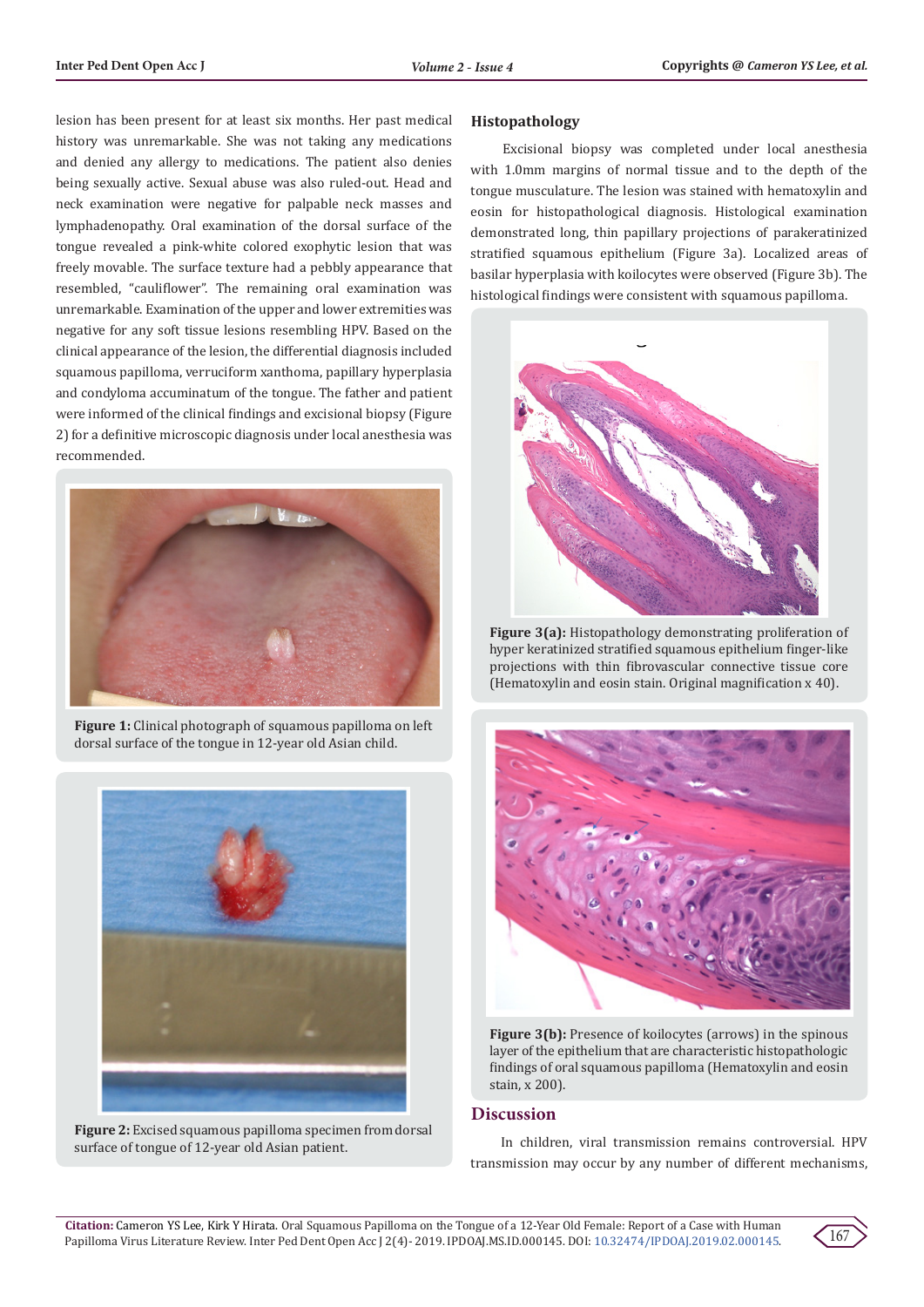such as autoinoculation, heteroinoculation, perinatal transmission, sexual abuse and contact with fomites [1,4,5,9,10]. However, trauma is one mechanism that should be considered in our patient. Iatrogenic tongue biting may initiate an infection of the basal squamous epithelial cells that allows the entrance of the HPV into the tongue. Viral DNA then enters the nucleus of the infected epithelial stem cells and can replicate causing the HPV infection [15]. Histopathologic features of oral squamous papilloma demonstrate hyperkeratosis in the epithelium, proliferation of the spinous cells that result in long, thin finger-like projections above the mucosa [1- 3,8,14]. The characteristic feature of HPV infection is the presence of koilocytes (Figure 3b) which are virus-infected epithelial cells due to perinuclear cytoplasmic vacuolization of cells of the spinous layer of the epithelium. This results in the nuclei becoming pyknotic and cremated surrounded by an optically clear zone [1-10]. All the described histopathologic findings in our patient are characteristic of HPV infection. Although the prevalence of oral HPV infection is low, a bimodal distribution is observed. The highest prevalence is observed in children less than 1 year of age and the second peak occurs in adolescents, between 13 to 20 years old [9,16]. Despite the bimodal distribution, oral HPV infection is considered low in children [17]. In a study of 4140 children between the ages of 10 to 18 years old, the prevalence of oral HPV infection was 1% and the most common type was HPV 11 [18]. Treatment of HPV is by surgical excision [19]. The United States Food and Drug Administration (2016) approved Gardasil 9 human papillomavirus 9-valent vaccine to prevent infection against HPV types 6, 11, 16 and 18 (Merck & Co., North Wales, Pa). At present, only Gardasil 9 human papillomavirus 9-valent vaccine recombinant has been approved for vaccination in the United States (Center for Disease Control, 2019) [20]. To obtain the greatest clinical efficacy and cost effectiveness of vaccination, the Center for Disease Control (CDC) recommends that both male and female children between the ages of 11-12 years get two HPV vaccinations six months apart before individuals have been exposed to the human papillomavirus. It is also recommended that adult women up to age 26 years and men up to age 21 years also obtain the HPV vaccine [21].

## **Conclusion**

 A case of oral squamous papilloma on the tongue of a 12-year old female is presented to create awareness of this soft tissue lesion in the oral cavity of children due to the human papillomavirus. It is only after educating clinicians and parents about the HPV will we observe greater identification, management and treatment in the HPV infected child.

#### **References**

1. Abbey LM, Page DG, Sawyer DR (1980) The clinical and histopathologic features of a series of 464 oral squamous cell papillomas. Oral Surg Oral Med Oral Pathol 49(5): 419-428.

- 2. Das S, Das AK (1993) A review of pediatric oral biopsies from a surgical pathology service in a dental school. Pediatric Dent 15(3): 208-211.
- 3. Neville BW, Damm DD, Allen CM (2009) Epithelial pathology. In: Textbook of oral and maxillofacial pathology. Ed 3<sup>rd</sup>. Elsevier, pp. 362-364.
- 4. Syrjanen S (2010) Current concepts on human papillomavirus infections in children. APMIS 118(6-7): 494-509.
- 5. Castro TP, Bussoloti Filho I (2006) Prevalence of human papillomavirus (HPV) in oral cavity and oropharynx. Braz J Otorhinolaryngol 72(2): 272-282.
- 6. Naik S, Nidoni M (2014) Oral squamous papilloma of the palate- a case report. Int J Dent Sci Res 2 (6B): 17-18.
- 7. Sanclemente G, Gill DK (2002) Human papillomavirus molecular biology and pathogenesis. J Eur Acad Dermatol Venereol 16(3): 231-240.
- 8. Carneiro TE, Marinho SA, Verli FD, Mesquita AT, Lima NL, et al. (2009) Oral squamous papilloma: Clinical, histologic, and immunohistochemical analyses. J Oral Sci 51(3): 367-372.
- 9. Summergill KF, Smith EM, Levy BT, Allen JM, Haugen TH, et al. (2001) Human papillomavirus in the oral cavities of children and adolescents. Oral Surg Oral Med Oral Pathol Oral Radiol Endod 91(1): 62-69.
- 10. Mammas IN, Sourvinos G, Spandidos D (2014) The paediatric story of human papilloma virus (HPV). Oncol Lett 8(2): 502-506.
- 11. Feller L, Hammissa RA, Wood NH, Lemmer J (2009) Epithelial maturation and molecular biology of oral HPV. Infect Agent Cancer 4: 16-23.
- 12. Swygart C (1997) Human papillomavirus: disease and laboratory diagnosis. Br J Biomed Sci 54(4): 299-303.
- 13. Major T, Szarka K, Sziklai I, Gergely L, Czegledy J (2005) The characteristics of human papillomavirus DNA in head and neck cancers and papillomas. J Clin Pathol 58(1): 51-55.
- 14. Park JS, Hur S (2013) Up to date: Comprehensive knowledge of human papillomavirus. Expert Rev Vaccines 12(4): 353-355.
- 15. Egawa K (2003) Do human papillomaviruses target epidermal stem cells? Dermatology 207(3): 251-254.
- 16. Smith EM, Swarnavel S, Ritchie JM, Wang D, Haugen TH, et al. (2007) Prevalence of human papillomavirus in the oral cavity/oropharynx in a large population of children and adolescents. Pediatr Infect Dis J 26: 836-840.
- 17. Ilea A, Miclaus V, Babtan AM, Mesaros A, Crisan B, et al. (2015) Oral human papillomavirus in children. The pediatric infectious disease journal 35(2): 65-68.
- 18. Durzynska J, Pacholska Bogalska J, Kaczmarek M, Tomasz H, Magdalena D, et al. (2011) HPV genotypes in the oral cavity/oropharynx of children and adolescents: cross-sectional survey in Poland. Eur J Pediatr 170(6): 757-761.
- 19. Shafer WG, Hine KH, Levy BM (1983) Oral cavity benign and malignant tumors. In: A textbook of oral pathology. Saunders Philadelphia, USA, pp. 80-82.
- 20.(2019) Human Papillomavirus (HPV) Vaccines.
- 21.(2019) Centers for Disease Control and Prevention. Recommended Child and Adolescent Immunization Schedule for Ages 18 or Younger, USA.